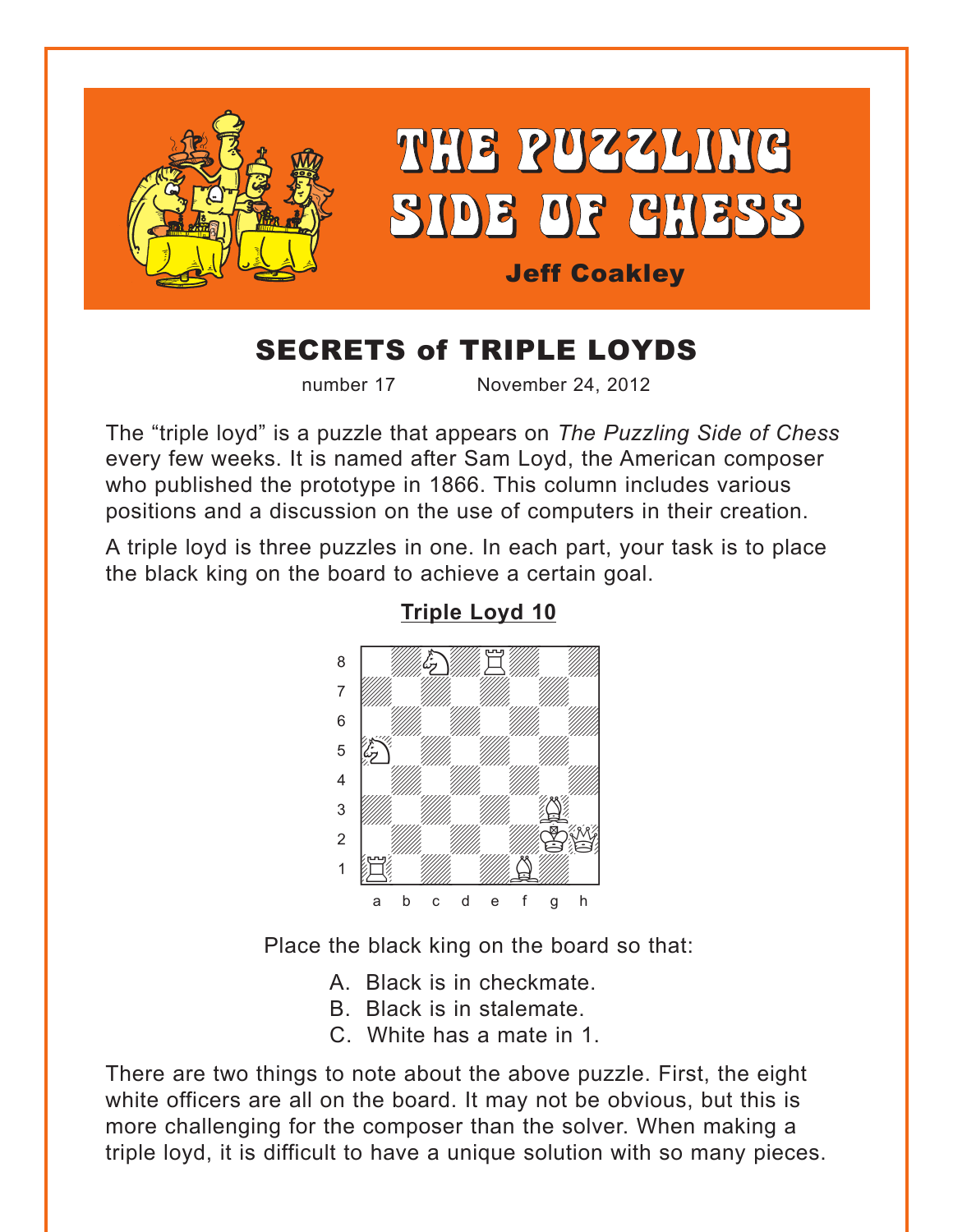<span id="page-1-0"></span>Second, we can be certain that the puzzle is *sound* because it was verified with *Caisay 4.0*, a computer program for checking triple loyds. It was written in 2009 by my friend Adrian Storisteanu of Toronto. Besides being a skilled programmer, Adrian is also an expert problemist. I've learned a great deal about chess puzzles from him.

For triple loyds 1-9 and additional information on Sam Loyd, see columns 1, 5, and 11 in the archives.



Computers are an incredible tool for composers. They ensure accuracy and greatly reduce the time needed for the analysis of positions. Occasionally, they also play a part in the creative process. For example, a computer "idea" is used in the next puzzle.



**[Triple Loyd 11](#page-6-0)**

Place the black king on the board so that:

- A. Black is in checkmate.
- B. Black is in stalemate.
- C. White has a mate in 1.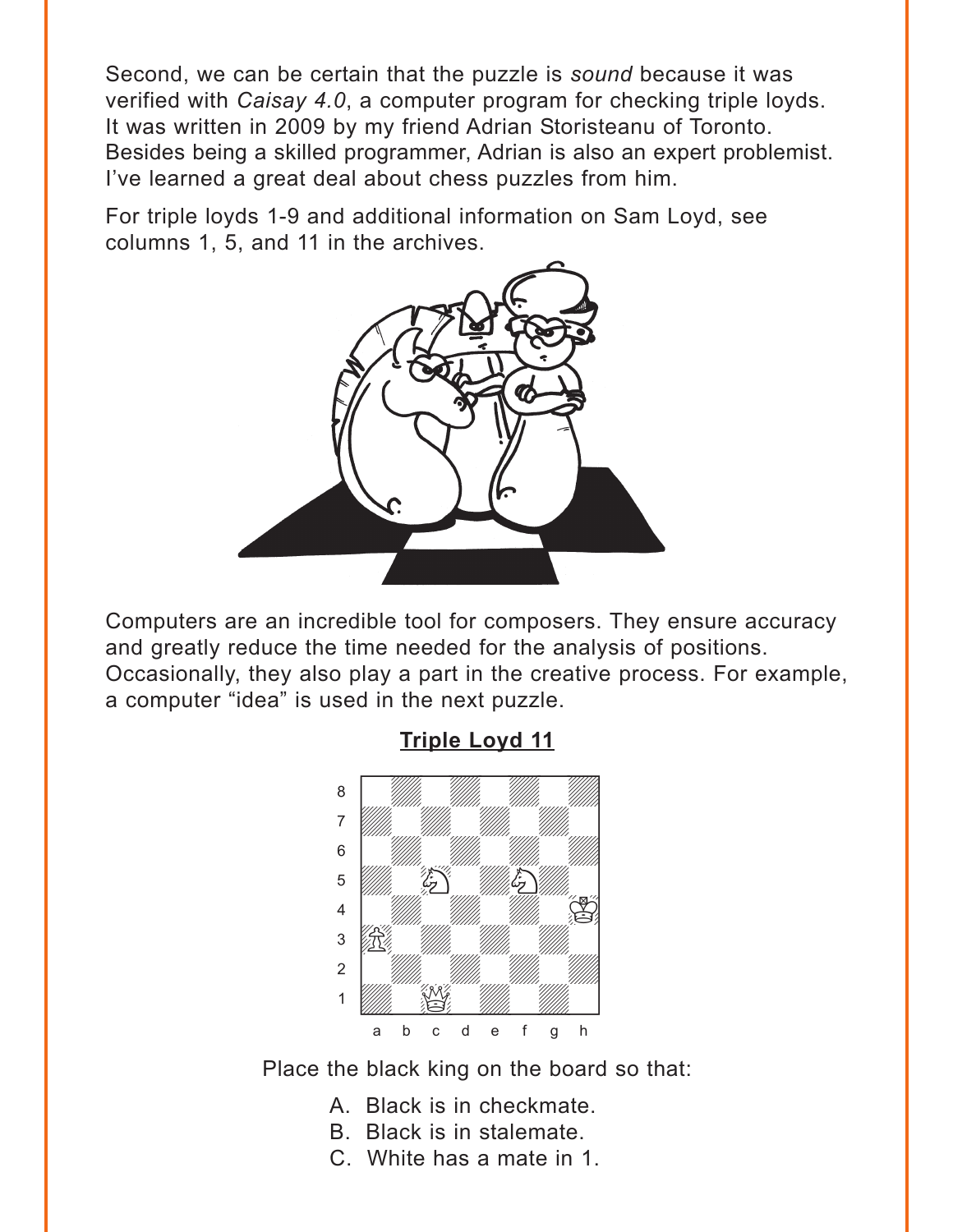<span id="page-2-0"></span>Triple loyd 11 is a revised version of a puzzle that was published in *Scholar's Mate* magazine in 1999. The problem was cooked by the *Caisay* program ten years later, when it found a second solution for part C. The alternate mate-in-one was very clever. So when I repaired the puzzle, I eliminated my intended solution and kept the computer's.

In case you're interested, the original puzzle is included in the solution section.

Like most chess problems, triple loyds can be made with different groups of pieces. One of my objectives has been to determine which minimum groupings are sufficient for making a sound triple loyd.

To be sound, a triple loyd must meet three conditions.

- 1) Each part has a unique solution.
- 2) Parts B and C are not the same square.
- 3) The positions after king placement are legal.



#### **[Triple Loyd 12](#page-7-0)**

Place the black king on the board so that:

- A. Black is in checkmate.
- B. Black is in stalemate.
- C. White has a mate in 1.

The only grouping for a "two piece loyd" is king and queen. It is impossible with king and rook, and with king and pawn.

Deciding which three piece groupings are possible was not so easy. Triple loyds with a white king and the following pieces are included in *Winning Chess Puzzles For Kids*: QR, QB, QN, Qp, RR, RB, RN, Rp.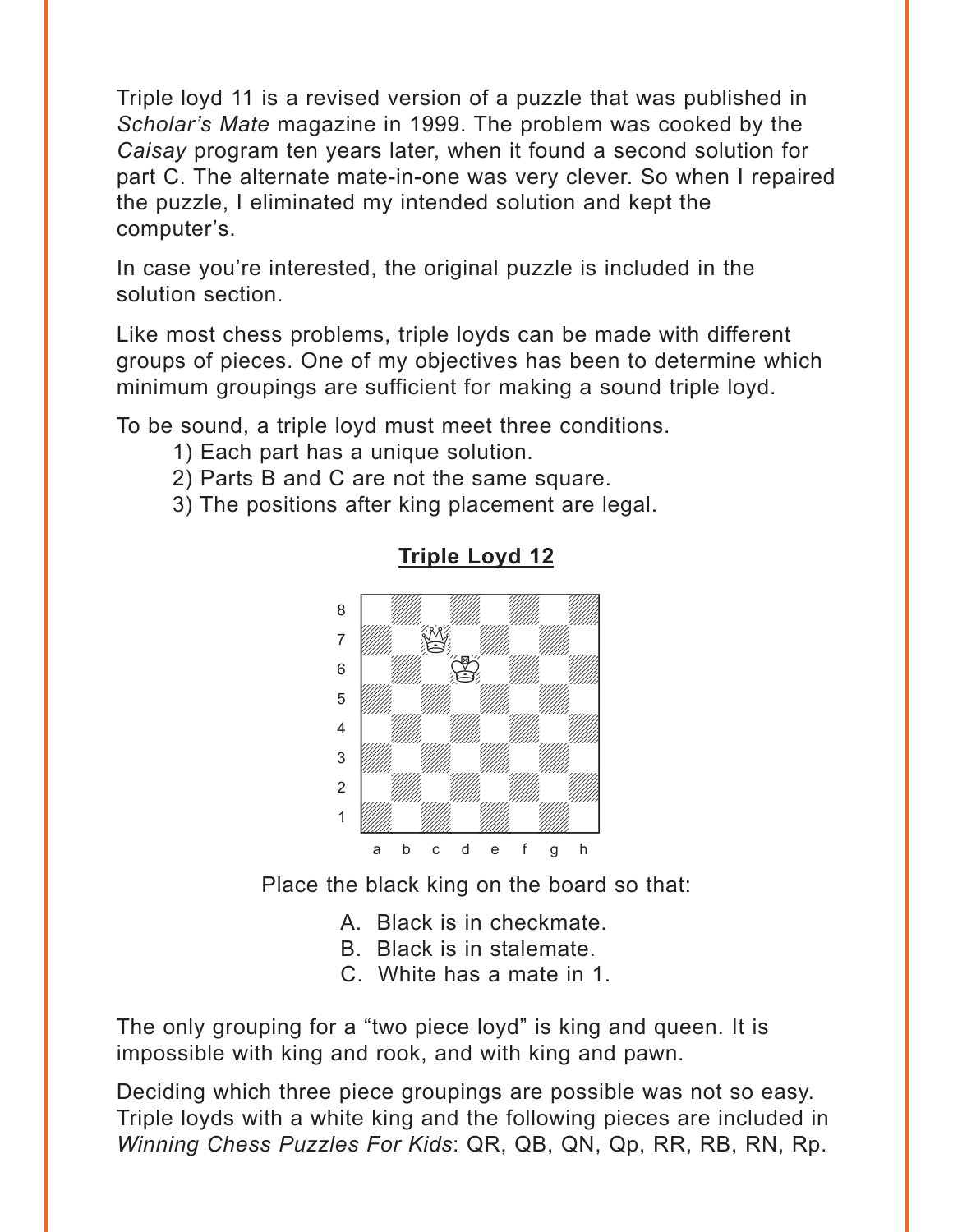<span id="page-3-0"></span>Most notable of the missing pairs is QQ. Despite a lot of effort, I was unable to make a sound triple loyd with king and two queens. The closest I came were positions in which parts B and C are the same square. For example, Ke1 Qa1 Qe4, with solutions A. Kc1#, B. Kb3=, C. Kb3 (Qea4#). However, I was not convinced that a two queen loyd was impossible.

Eventually, *Caisay 4.0* provided the definite answer. Adrian Storisteanu was able to modify his program so that it could *generate* a list of all possible triple loyds using a specified piece grouping. It showed that the following triple loyds are impossible: (K plus) QQ, BB, BN, NN, Bp, Np, pp.

We then used the program to investigate some four piece positions, and discovered that (K plus) QQQ, NNN, Npp, and ppp are also impossible.

The implication of generating lists of all triple loyds is significant. We were not only proving that certain piece groupings are impossible. We were "finding" new and original puzzles.

Some of the lists were very long. In the QB file, I counted fifty-two basic patterns, which included the prototype problem by Sam Loyd. But the majority of the positions were quite *boring*. Other files, such as QRB, were *too large* to examine in detail. That would be the case for most lists with four or more pieces, so we didn't bother to generate them all.

One short list that interested me was QRR, because I had never succeeded in making a triple loyd with that piece grouping.



#### **[Triple Loyd 13](#page-7-0)**

Place the black king on the board so that:

- A. Black is in checkmate.
- B. Black is in stalemate.
- C. White has a mate in 1.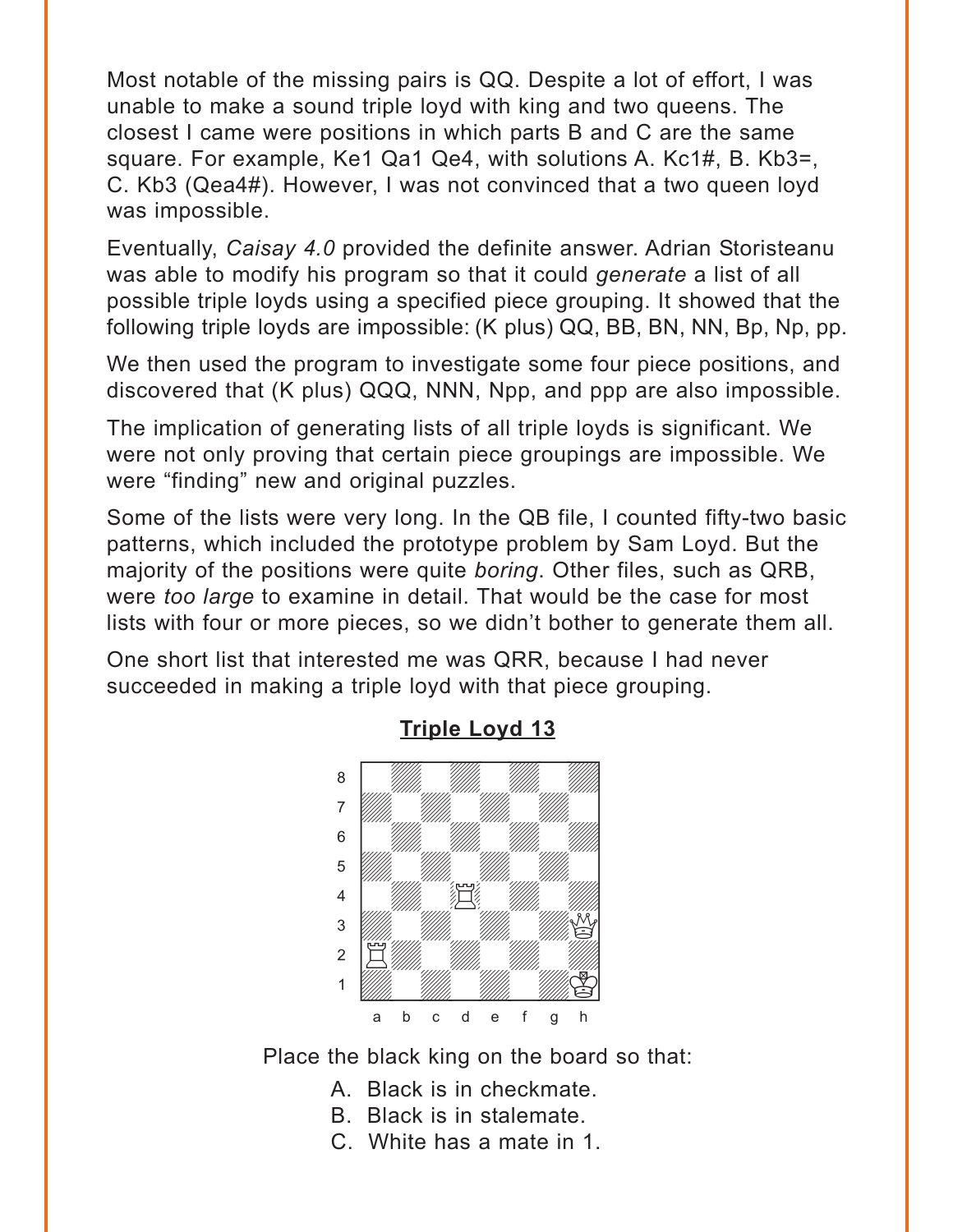<span id="page-4-0"></span>The final two puzzles in this column are "inverted loyds". In these positions, three white pieces (RBN) are added to the board so that White has a mate in one. There is no program for checking them, so it's just like the old days before computers. The composer must rely on human analysis.

Inverted loyd 02b is a revision of a problem from column 11. Thanks to the two readers who pointed out dual solutions. They cooked me well. I hope to fare better this time.



**[Inverted Loyd 02b](#page-8-0)** (revised)

Place a white rook, bishop, and knight on the board so that White has a mate in 1.

> **[Inverted Loyd 03](#page-8-0)** where  $\frac{1}{2}$  is the set of  $\frac{1}{2}$  or  $\frac{1}{2}$  or  $\frac{1}{2}$  or  $\frac{1}{2}$  or  $\frac{1}{2}$  or  $\frac{1}{2}$  or  $\frac{1}{2}$  or  $\frac{1}{2}$  or  $\frac{1}{2}$  or  $\frac{1}{2}$  or  $\frac{1}{2}$  or  $\frac{1}{2}$  or  $\frac{1}{2}$  or  $\frac{1}{2}$  or  $\frac{1}{2}$



Place a white rook, bishop, and knight on the board so that White has a mate in 1.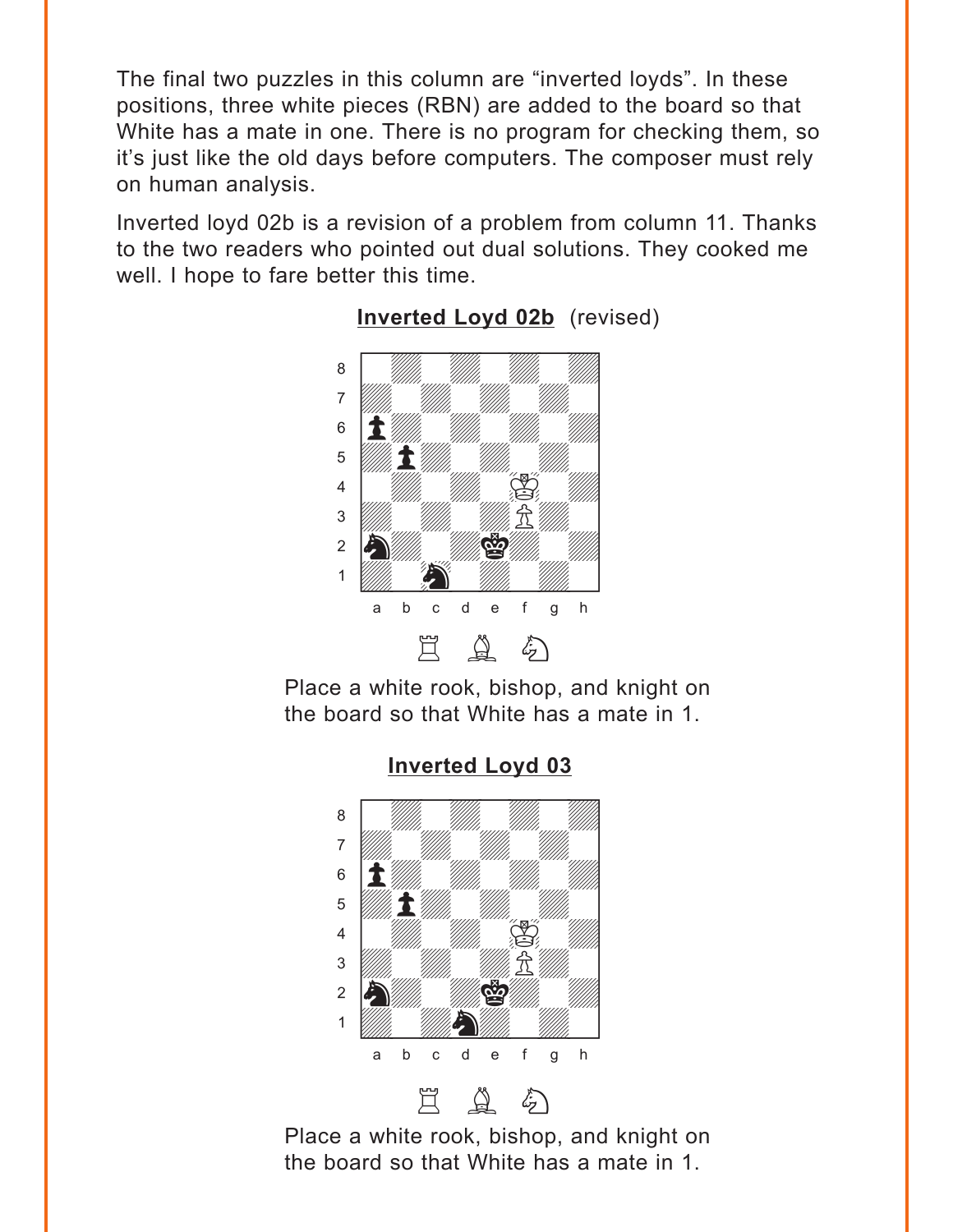<span id="page-5-0"></span>Okay, friends, the kitchen is open here at the chess cafe. Can we cook another puzzle?



# **SOLUTIONS**

All puzzles except triple loyd 13 are by J. Coakley. Triple loyds 11 and 12 are from Winning Chess Puzzles For Kids (2006). Triple loyd 10 and inverted loyds 2b and 3 are ChessCafe.com originals (2012).

PDF hyperlinks. You can advance to the solution of any puzzle by clicking on the underlined title above the diagram. To return to the puzzle, click on the title above the solution diagram.



#### **Triple Loyd 10**

The white queen hides out on the h-file.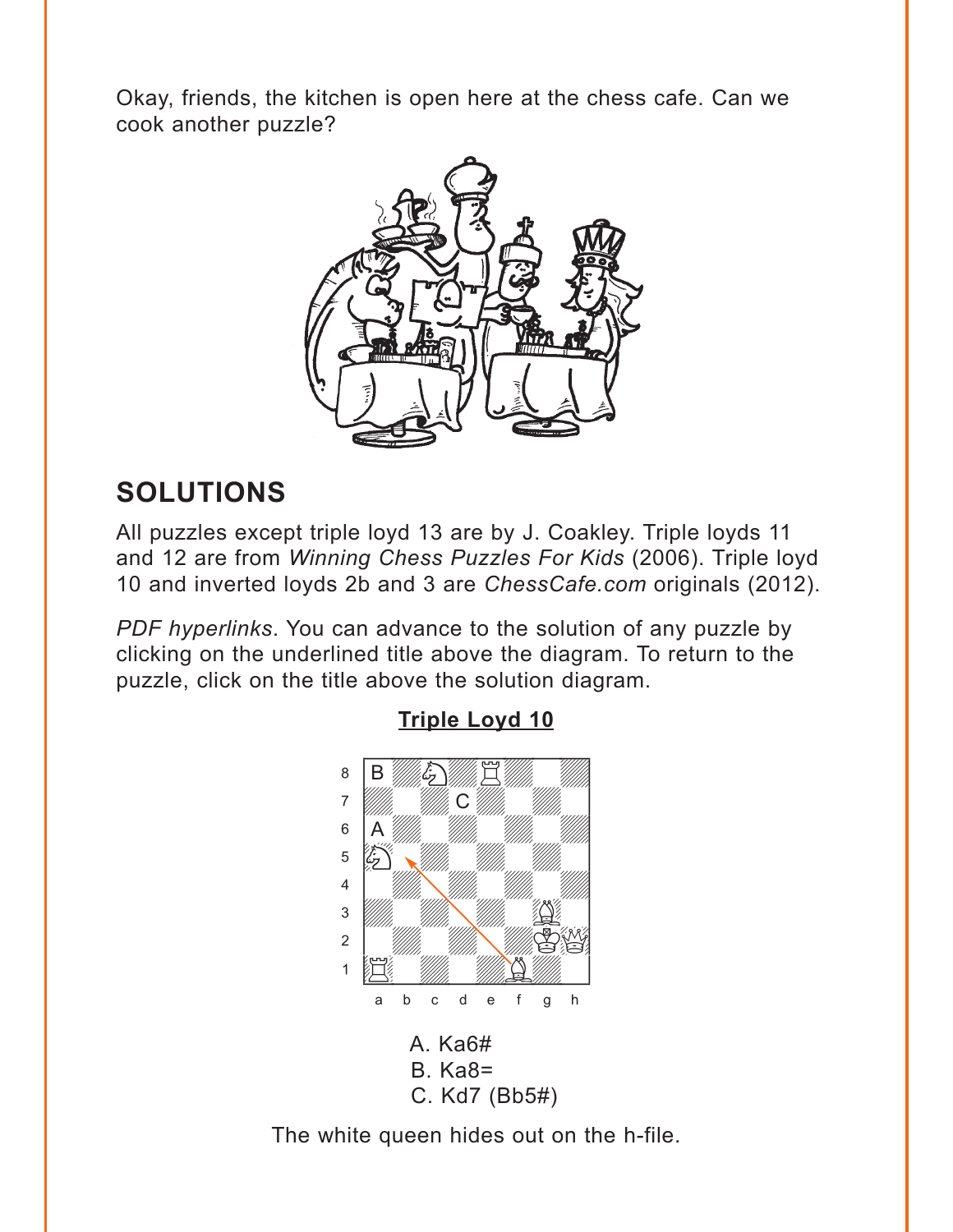## **[Triple Loyd 11](#page-1-0)**

<span id="page-6-0"></span>*Winning Chess Puzzles For Kids (2nd edition)*



Classic cooperation by queen and knight.

**Triple Loyd 11x** (unrevised) *Scholar's Mate 47* (1999) *Winning Chess Puzzles For Kids* (2006)



The puzzle is *unsound* because of the dual solutions for part C. The "accidental" mate in one by Kf3 (Qf1#) is better than the intended Kh5 (Qh6#). It mirrors the mate of part A, and makes the problem more thematic.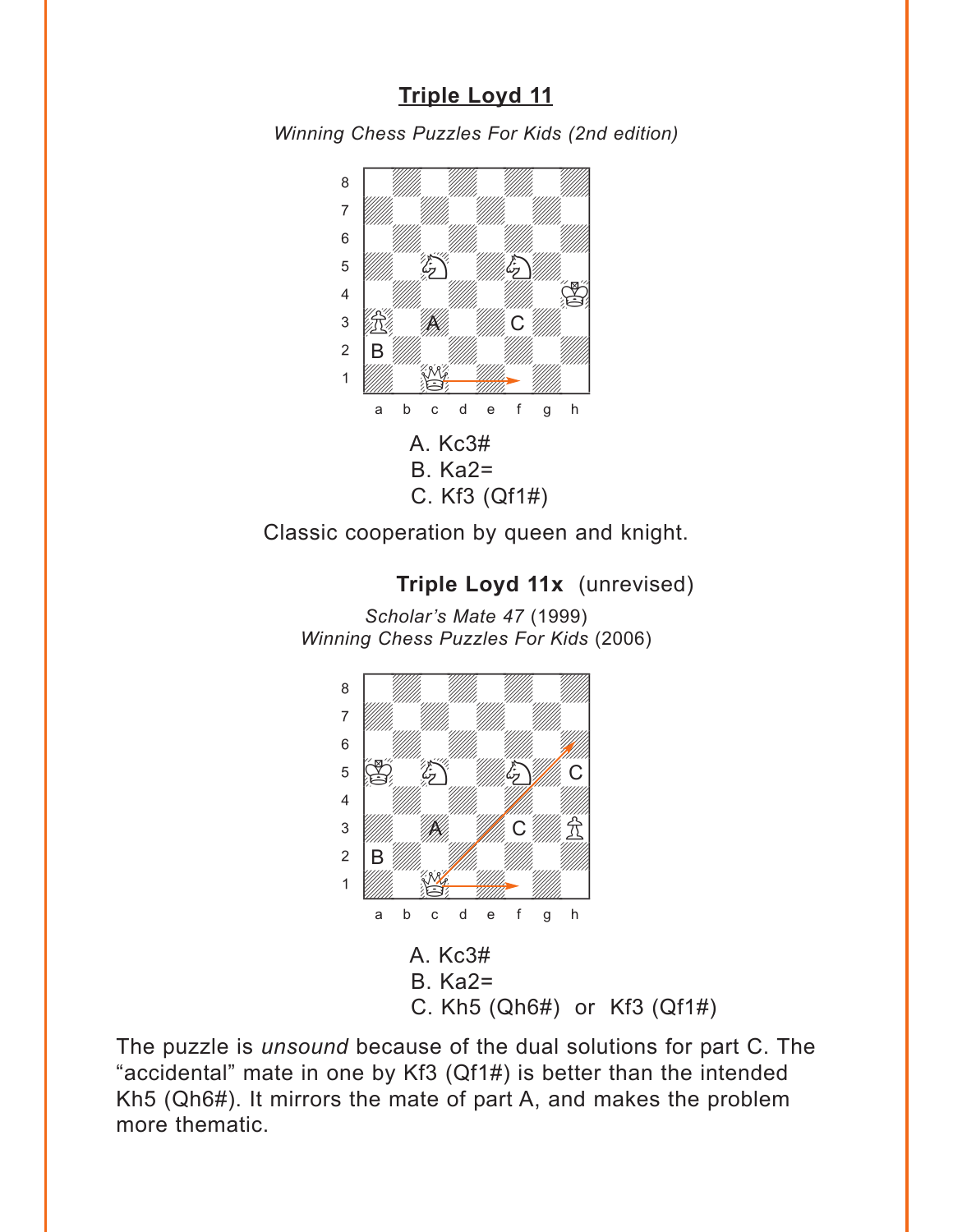## **[Triple Loyd 12](#page-2-0)**

<span id="page-7-0"></span>

It doesn't get more basic than this.

#### **[Triple Loyd 13](#page-3-0)**

J. Coakley and A. Storisteanu 2010 with assistance of Caisay 4.0

*Winning Chess Puzzles For Kids Volume 2* w\_\_\_\_\_\_\_\_w



Publishing a problem that was found by searching a "database" of positions raises questions of authorship. This issue has been discussed in the chess world for many years, especially in the area of endgame studies, where positions from five and six piece "tablebases" are sometimes used. The debate continues.